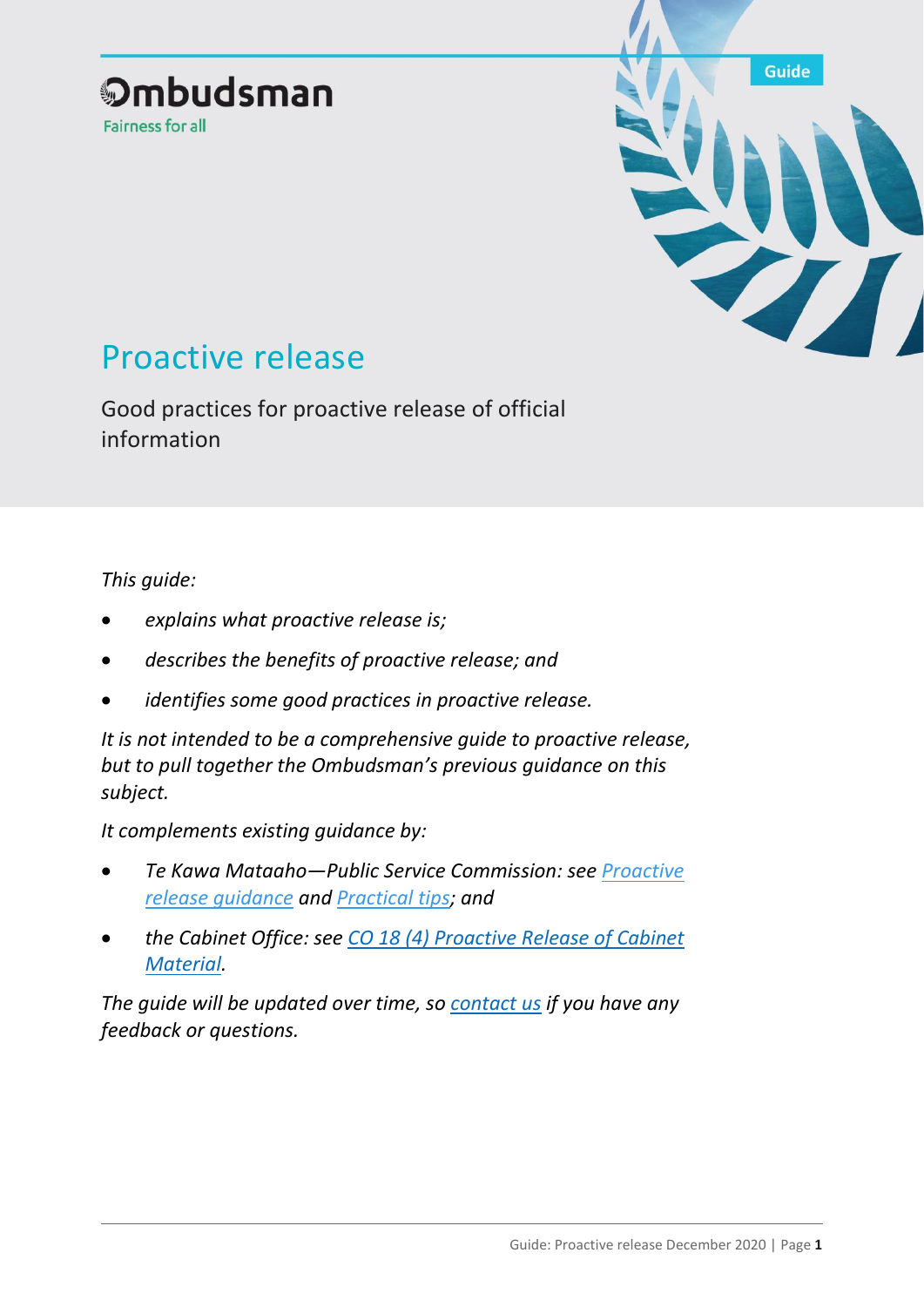## **Contents**

| Why does it matter?                                                                              |    |
|--------------------------------------------------------------------------------------------------|----|
|                                                                                                  |    |
|                                                                                                  |    |
|                                                                                                  |    |
|                                                                                                  |    |
| Types of information that should be considered for proactive release __________________________6 |    |
|                                                                                                  | 6  |
| FAQ: 'What about publishing information that you are planning to charge an OIA                   |    |
|                                                                                                  |    |
|                                                                                                  |    |
|                                                                                                  |    |
|                                                                                                  | 8  |
| $\frac{1}{2}$ 8                                                                                  |    |
| FAQ: 'Can a requester complain to the Ombudsman about an agency's proactive                      |    |
|                                                                                                  | 10 |
|                                                                                                  | 10 |
| FAQ: 'Can I refuse an OIA request because the information will be proactively released           | 10 |
|                                                                                                  |    |
|                                                                                                  |    |
|                                                                                                  | 13 |
| <b>Further information</b>                                                                       | 13 |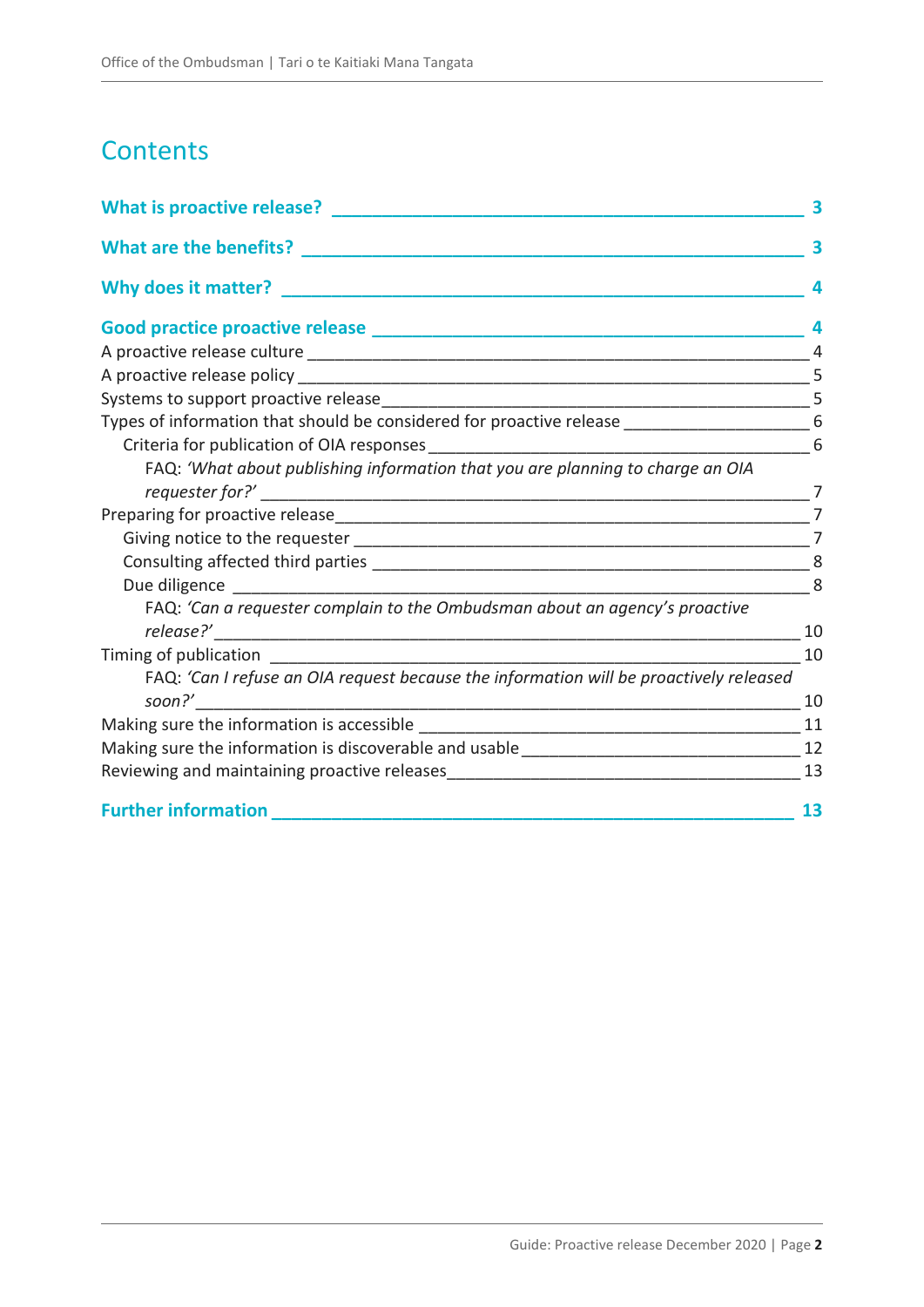## <span id="page-2-0"></span>What is proactive release?

Proactive release is where agencies publish official information (usually on the internet) without being asked for it.

Proactive release is not just publishing responses to OIA<sup>1</sup> requests. However, publishing OIA responses should be part of any [proactive release policy.](#page-4-0)

Responses to OIA requests submitted via [fyi.org.nz](http://www.fyi.org.nz/) are automatically published online, so similar considerations may apply to these.

#### **Examples of proactive release**

- data published on data.govt.nz
- tender information published on [gets.govt.nz](http://www.gets.govt.nz/)
- budget information published on [budget.govt.nz](https://budget.govt.nz/)
- ministerial diaries published on the [beehive.govt.nz](https://www.beehive.govt.nz/)
- crime statistics published on [policedata.nz](https://www.police.govt.nz/about-us/publications-statistics/data-and-statistics/policedatanz)
- [decision summaries](https://www.linz.govt.nz/overseas-investment/decision-summaries-statistics) published by the Overseas Investment Office
- [rest home audit reports](https://www.health.govt.nz/your-health/certified-providers/aged-care) published by the Ministry of Health
- advice to Ministers published by government agencies (for example, the Ministry for [the Environment](https://www.mfe.govt.nz/briefings-search) and [Statistics New Zealand\)](https://www.stats.govt.nz/about-us/what-we-do/advice-for-the-minister-of-statistics/)
- [research and commentary](https://treasury.govt.nz/publications/research-and-commentary) published by the Treasury

## <span id="page-2-1"></span>What are the benefits?

Proactive release can:

 $\overline{a}$ 

- strengthen the accountability of government decision makers;
- inform public understanding of the reasons for decisions;
- facilitate informed participation in government decision making; and
- improve public trust and confidence in government.

For agencies, it can reduce the burden of responding to individual requests—by signposting requesters to information that has already been published, reducing the need for some

<sup>&</sup>lt;sup>1</sup> The Official Information Act. References to the OIA should also be taken as references to the Local Government Official Information and Meetings Act (LGOIMA).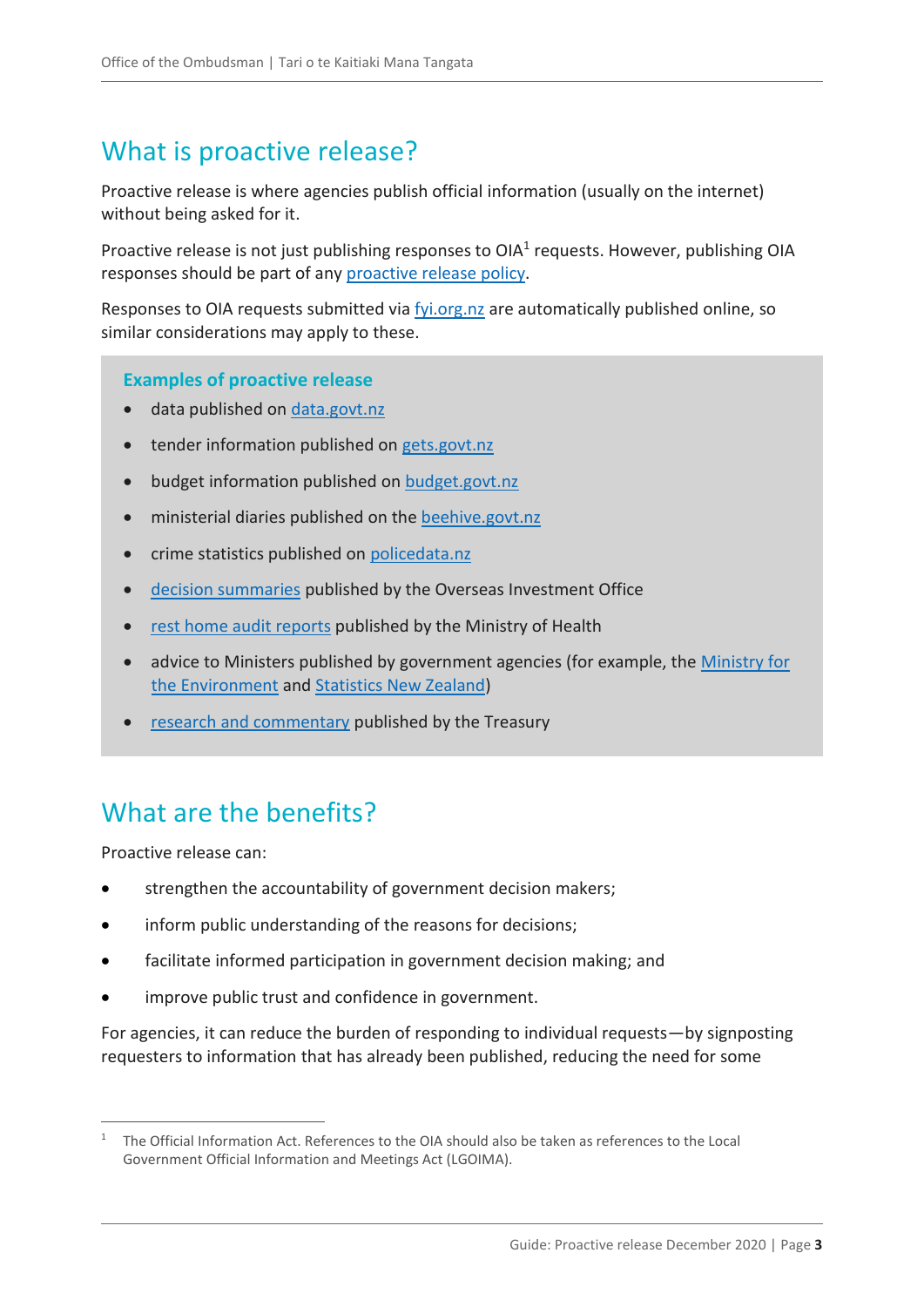requests altogether, managing expectations about when information will become available, or helping requesters narrow what they are asking for.

It also lets information reach a wider audience, and enables more consistent messaging. Agencies have greater flexibility to decide when and how information is released, and what additional context to put around it so that readers can derive greater meaning. Proactive release allows agencies to become a reliable and authoritative source for their own information.

## <span id="page-3-0"></span>Why does it matter?

Proactive release is not required under the OIA, but it is consistent with the purpose of the Act, which is to progressively increase the availability of official information to the people of New Zealand.<sup>2</sup>

Proactive release also aligns with Government priorities. Under the *[Declaration on Open and](https://www.data.govt.nz/manage-data/policies/declaration-on-open-and-transparent-government)  [Transparent Government](https://www.data.govt.nz/manage-data/policies/declaration-on-open-and-transparent-government)*, for example, Cabinet has committed to *'actively releasing high value public data'*.

New Zealand is also a member of the Open Government Partnership, and has in this context developed a *[National Action Plan](https://ogp.org.nz/assets/Publications/OGP-National-Action-Plan-2018-2020.pdf)* that includes a commitment *'to progressively increasing the proactive release of official information by publishing responses to requests for information made under the [OIA]'.*

Te Kawa Mataaho—Public Service Commission *'encourage[s agencies] to establish internal policies and practices that support increased proactive release (including publishing appropriate OIA responses), in line with the OIA's purpose to make official information more*  freely available'.<sup>3</sup> It reports every six months on the number of OIA responses published on agency websites.

Effective proactive release is strongly encouraged by the Ombudsman, and is one aspect considered by the Ombudsman when conducting investigations into agencies' official information practices (read more about [our programme of official information practice](https://www.ombudsman.parliament.nz/what-we-can-help/wider-improvement/improving-official-information-practice)  [investigations here\)](https://www.ombudsman.parliament.nz/what-we-can-help/wider-improvement/improving-official-information-practice).

## <span id="page-3-1"></span>Good practice proactive release

### <span id="page-3-2"></span>**A proactive release culture**

How innovative and agile an agency is in the proactive release space depends largely on its leadership and culture.

<sup>2</sup> See s 4 OIA and LGOIMA.

<sup>3</sup> See **Proactive release guidance**.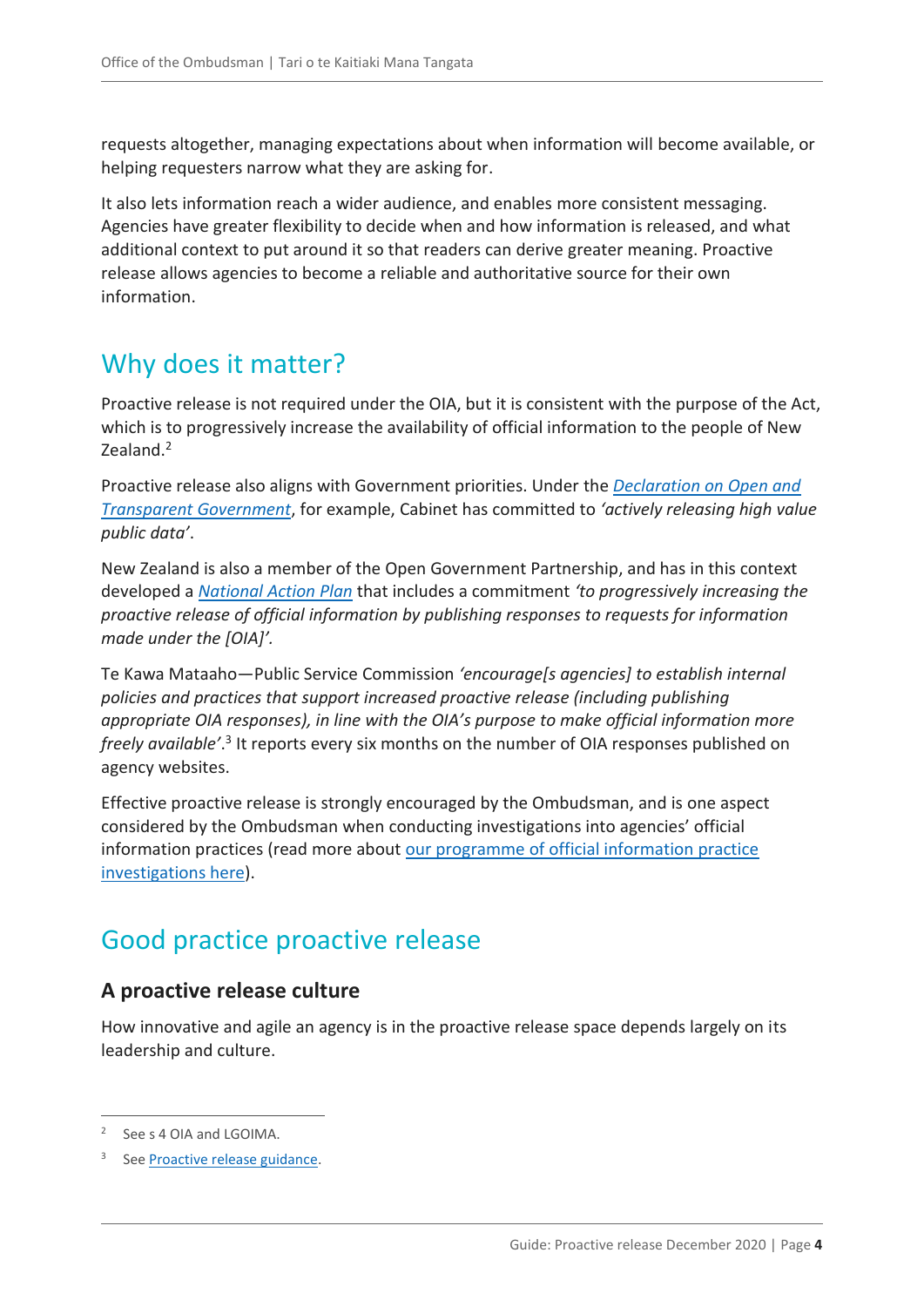The shift from a predominantly reactive posture to a much more proactive one is fairly fundamental. Release in this context is less of an afterthought, and more something that is anticipated and planned for at the beginning of any process.

Consideration is given to whether information should be released before it is created, or at the time it is created. Information that cannot be released should be easily identifiable to make the redaction process easier later.

To develop a proactive release culture, agency leaders should send clear and explicit messages to their staff and stakeholders that they encourage and support proactive release of official information.

### <span id="page-4-0"></span>**A proactive release policy**

Agencies should develop a proactive release policy to guide their decision making. A proactive release policy should include:

- a high level commitment to proactively releasing information;
- the establishment of [systems to support proactive release;](#page-4-1)
- the [types of information](#page-5-0) the agency will proactively release, including [criteria for](#page-5-1)  [publication of OIA responses;](#page-5-1)
- a process for [preparing for proactive release;](#page-6-1)
- the frequency and [timing of publication;](#page-9-1)
- a commitment to releasing information in [accessible](#page-10-0) and [usable](#page-11-0) forms; and
- provision for the policy and information disclosed under it to be [reviewed and](#page-12-0)  [maintained.](#page-12-0)

### <span id="page-4-1"></span>**Systems to support proactive release**

Agencies should put in place systems to support proactive release. These can include:

- a senior manager with specific responsibility for promoting and overseeing proactive release;
- clear lines of authority to authorise proactive release;
- a mechanism for staff to identify opportunities for proactive release;
- monitoring emerging issues and trends to identify opportunities for proactive release (for example, upcoming work in which there is likely to be a high level of public interest; 'hot topic' issues; patterns in OIA requests, public and media enquiries, and website searches; and feedback received during stakeholder engagement activities);
- regular reporting to senior management on opportunities for proactive release; and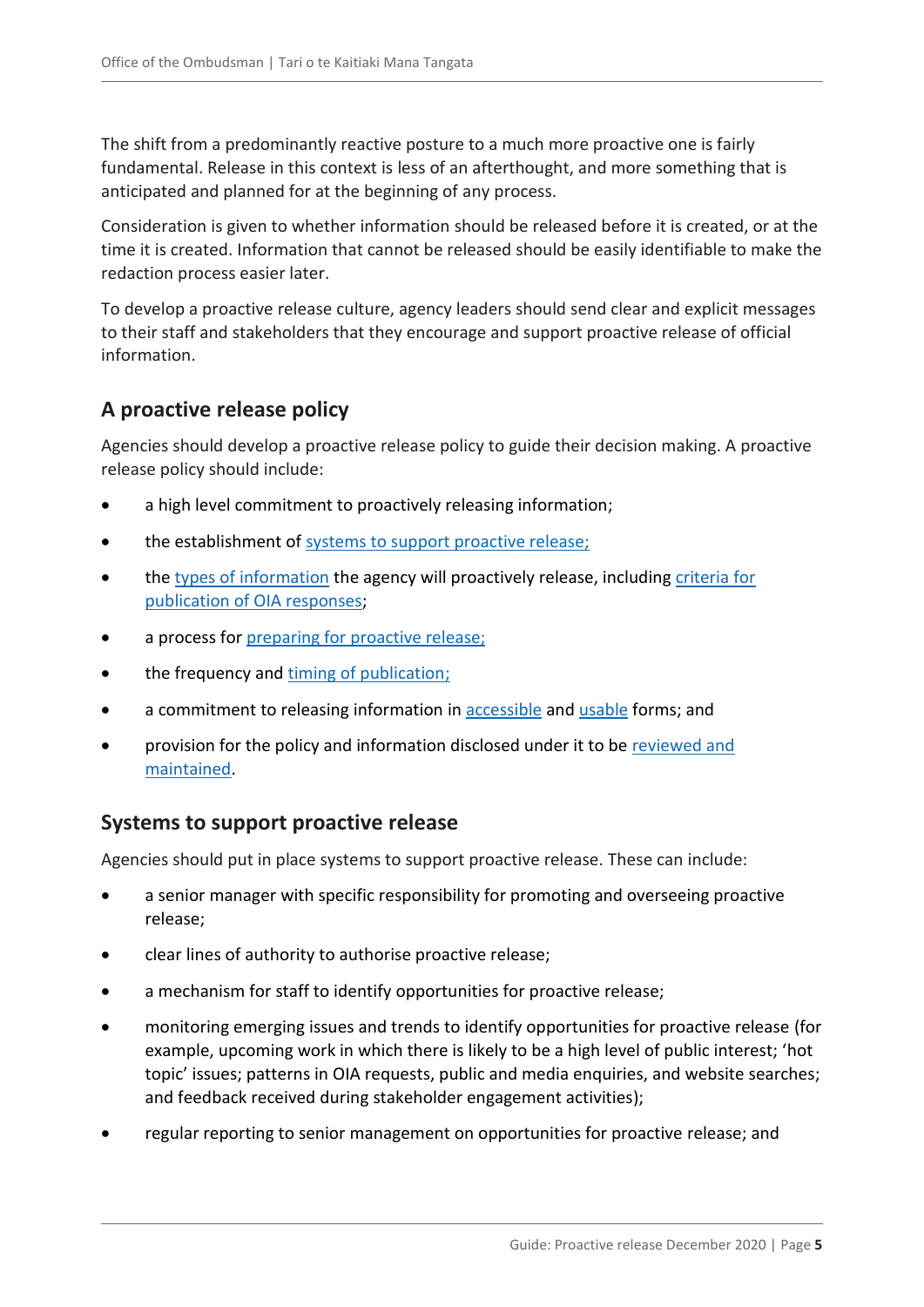records management and business systems that facilitate proactive release through the classification of information as it is created.

### <span id="page-5-0"></span>**Types of information that should be considered for proactive release**

Agencies developing a proactive release policy should carefully consider the types of information they will proactively release.

This could include:

- Information about the role and structure of the agency, and the information it holds.<sup>4</sup>
- Policies, procedures, manuals and guidelines used by the agency, including its official information and proactive release policies.<sup>5</sup>
- Information released in response to OIA requests.
- Strategy, planning and performance information.
- Information about expenses, tendering, procurement and contracts (see *[The OIA and the](https://www.ombudsman.parliament.nz/resources/oia-and-public-tender-process)  [public tender process](https://www.ombudsman.parliament.nz/resources/oia-and-public-tender-process)* for more guidance on proactive release).
- Information about current or planned work programmes.
- Information about policy development, including Cabinet papers and advice to Ministers.
- Information about statutory decision making processes.
- Information about regulatory or review activities.
- Information about grants administered by the agency.
- Minutes, agendas and papers of boards or committees.
- Information about public engagement processes, including public submissions.
- Information about lists and registers maintained by the agency.

#### <span id="page-5-1"></span>Criteria for publication of OIA responses

Agencies should adopt clear criteria for the publication of OIA responses.

Some agencies have adopted a *'publish unless there is a good reason not to'* approach, which aligns with the principle of availability in the OIA.<sup>6</sup>

Other agencies have adopted a more restrictive *'publish if it is in the wider public interest'* approach.

<sup>4</sup> See s 20 OIA.

<sup>&</sup>lt;sup>5</sup> See s 22 OIA and s 21 LGOIMA.

<sup>&</sup>lt;sup>6</sup> See s 5 OIA and LGOIMA.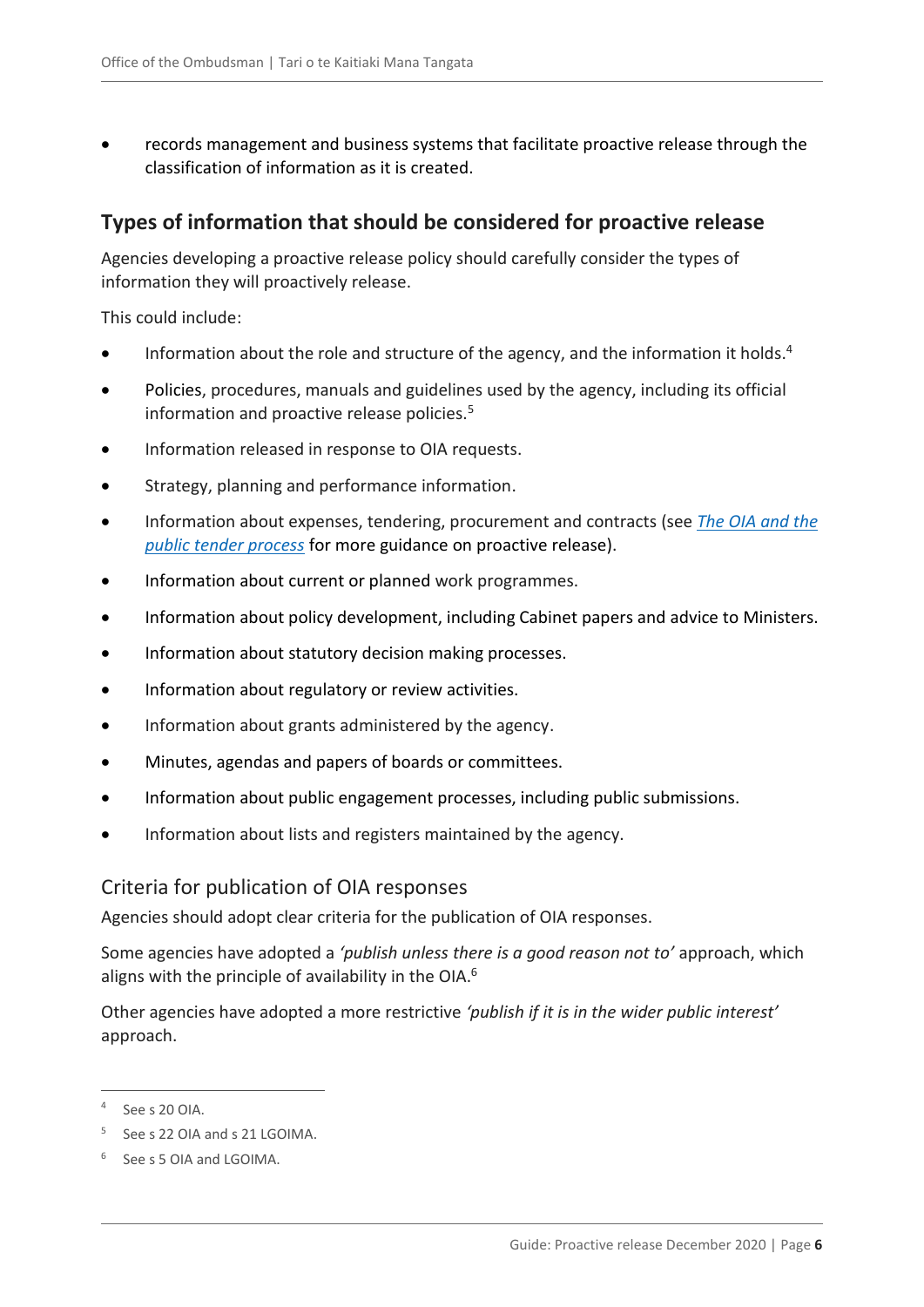The first approach will lead to more information being made available, which is good, but the Ombudsman recognises that this will come at a cost. The appropriate balance to be struck is a decision for the agency.

Another option is to consider publication of an OIA response (subject to the [due diligence](#page-7-1) process discussed below), where the information would be of use or interest to people other than the requester.

It may not be appropriate to publish an OIA response if the request is purely in the personal interest of the requester, particularly if it could reveal something about the requester's personal circumstances.

#### <span id="page-6-0"></span>**FAQ:** *'What about publishing information that you are planning to charge an OIA requester for?'*

This can be done in theory. Requesters are paying to offset the cost of labour and materials involved in making the information available under the OIA. They are not purchasing an exclusive right to the information.

However, it will most likely antagonise a requester who has to pay for the privilege of receiving information that is then offered up free of charge to the rest of the world. This needs clear communication with the requester in order to manage their expectations.

In addition, if the agency's reason for publishing is the public interest in the information, it should consider whether it would be appropriate to remit some or all of the proposed charge. You can find more information in our [Charging](https://www.ombudsman.parliament.nz/resources/charging-guide-charging-official-information-under-oia-and-lgoima) guide.

## <span id="page-6-1"></span>**Preparing for proactive release**

[Proactive release policies](#page-4-0) should have clear processes for preparing for proactive release, which include:

- giving notice to the requester (applicable only to the proactive release of OIA responses);
- consulting third parties; and
- a due diligence assessment of any legal risks associated with release.

These processes will be similar to what agencies already do when responding to OIA requests. Agencies can therefore leverage off existing OIA best practice.

#### <span id="page-6-2"></span>Giving notice to the requester

Agencies intending to proactively release responses to OIA requests should give the requester advance notice.

This can be done when the request is acknowledged, and when the decision on the request is made (find example wording in our template [acknowledgement](https://www.ombudsman.parliament.nz/resources/template-letter-1-acknowledgement-letter) and [decision](https://www.ombudsman.parliament.nz/resources/template-letter-6-letter-communicating-decision-request) letters). Agencies can also explain that requesters' personal information will not be published.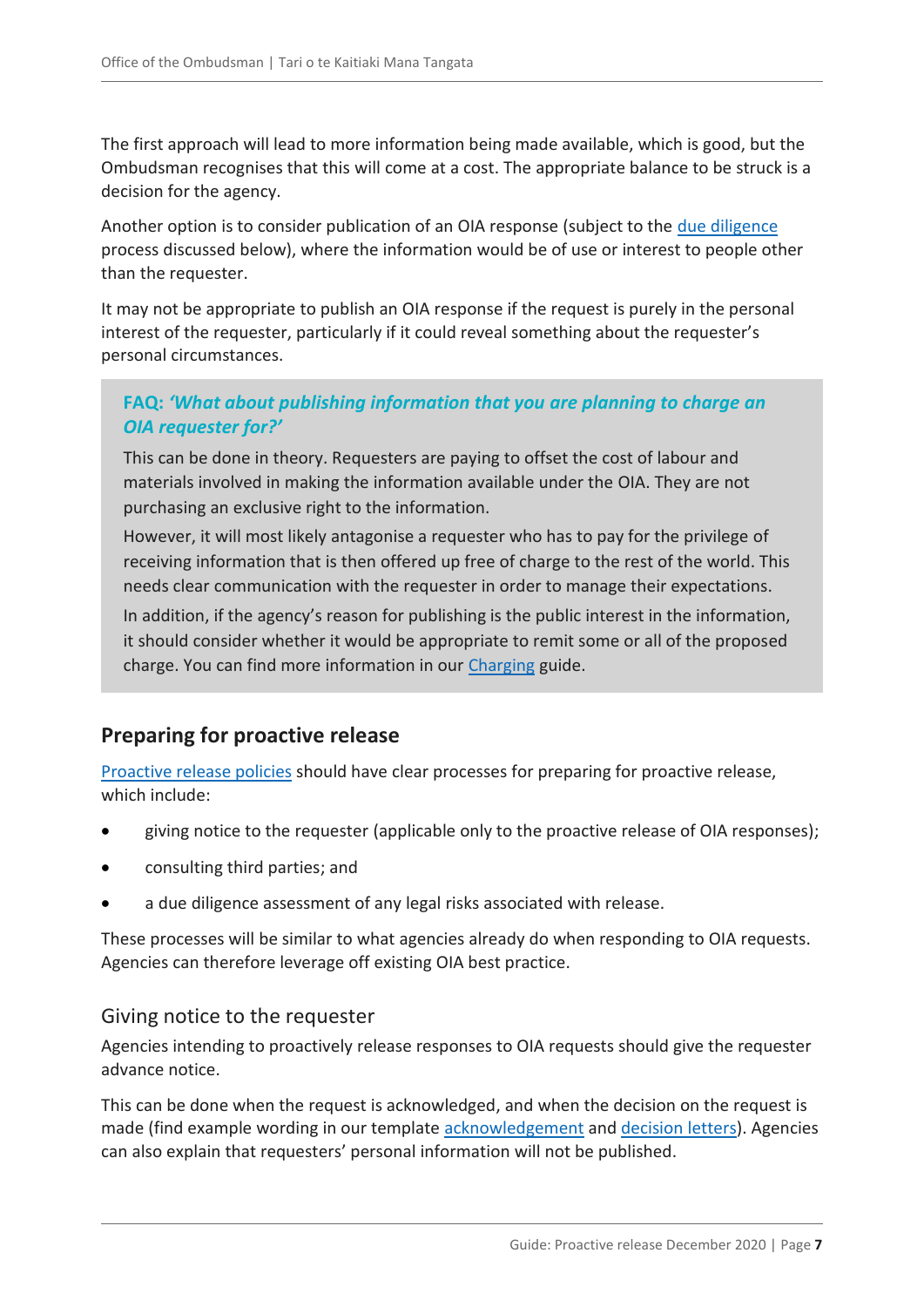While a requester cannot veto an agency's decision to proactively release an OIA response, agencies should give fair consideration to any concerns raised, and let the requester know what decision they've made, and why.

#### <span id="page-7-0"></span>Consulting affected third parties

It may be appropriate to consult third parties prior to proactively releasing official information that:

- is about them;
- was supplied by them; or
- could adversely affect them, if published.

Third parties may include private individuals or entities, other agencies, agency staff, or Ministers.

While third parties cannot veto an agency's decision to proactively release official information, agencies should give fair consideration to any concerns raised, and whether those concerns present any legal risk. They should let the third party know what decision they've made, and why.

#### <span id="page-7-1"></span>Due diligence

Agencies should be aware of other legal obligations when deciding whether to release official information proactively, including obligations under the Privacy Act 1993.

Unlike with responses to particular OIA requesters,<sup>7</sup> agencies are not protected from any civil or criminal liability that might arise from releasing information proactively online.

This means it is important to have a robust process for reviewing the information at issue for potential legal risks associated with publication, including peer review, and sign-off by an appropriately authorised staff member.

#### **What legal risks should be considered?**

The Cabinet Office circular on *[Proactive Release of Cabinet Material](https://dpmc.govt.nz/publications/co-18-4-proactive-release-cabinet-material-updated-requirements)* says the following due diligence matters should be considered before approval to publish Cabinet material online:

*34.1 whether the document contains any information that would have been withheld if the information had been requested under the OIA;*

*34.2 the application of the principles in the [Privacy Act 1993;](http://www.legislation.govt.nz/act/public/1993/0028/232.0/DLM296639.html)*

*34.3 consideration of national security. The application of th[e Protective Security](https://www.protectivesecurity.govt.nz/)  [Requirements](https://www.protectivesecurity.govt.nz/) (PSR) information and personnel requirements to ensure information is* 

<sup>7</sup> See s 48 OIA and s 41 LGOIMA.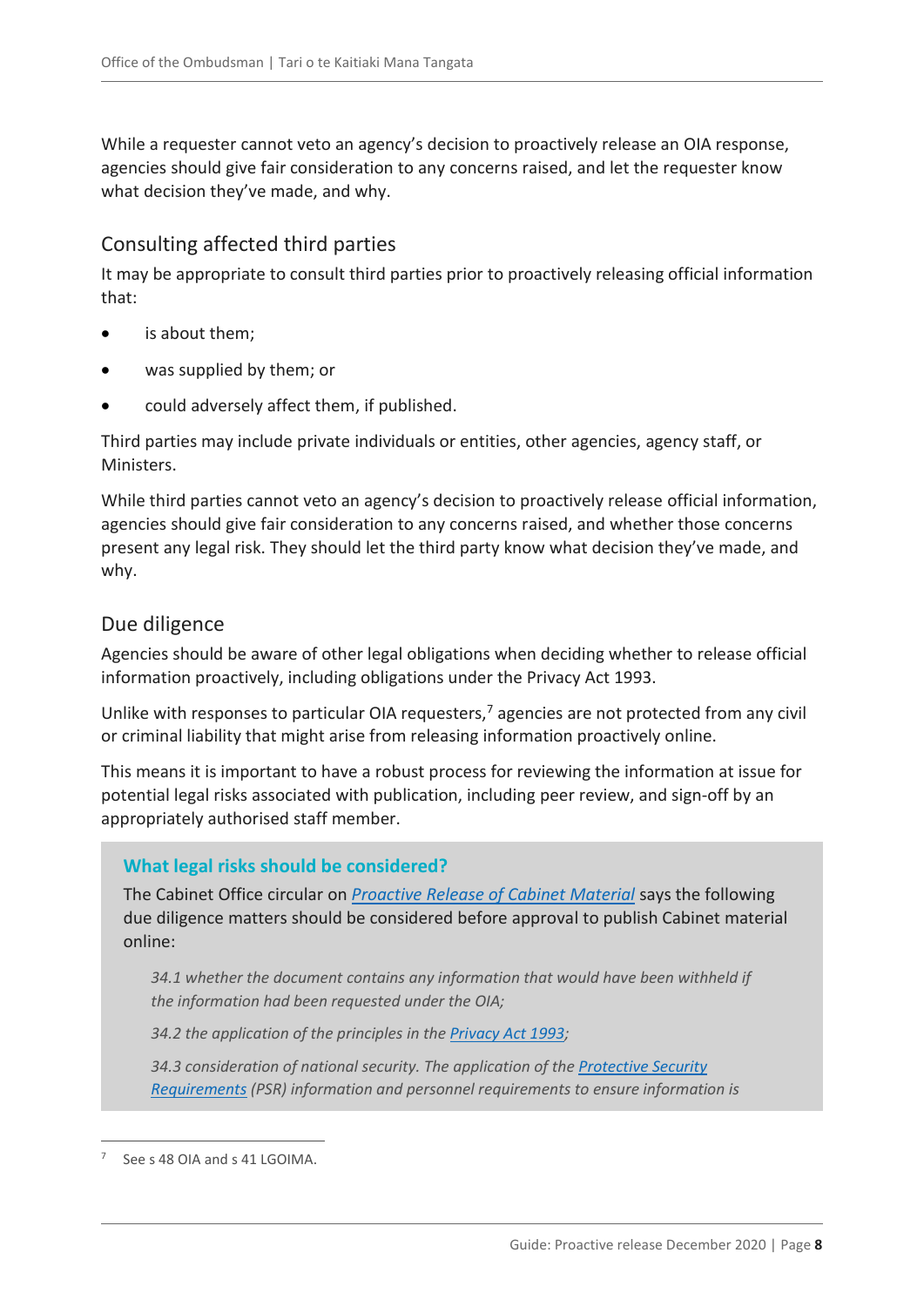*handled according to the PSR, the agency's protective security standards (although these may change if the paper is subsequently declassified), and the application of th[e New](https://www.protectivesecurity.govt.nz/information-security/classification-system-and-handling-requirements/classification-system/)  [Zealand Government Security Classification system;](https://www.protectivesecurity.govt.nz/information-security/classification-system-and-handling-requirements/classification-system/)*

*34.4 whether the document contains any information that must be withheld under the terms of any other legislation;*

*34.5 whether there is any potential liability, civil or criminal, that might result from the proactive release of Cabinet material and key advice papers. Matters to be considered include:*

*34.5.1 defamation: if the information proposed for release says or does something that may potentially harm the reputation of another person, group, or organisation, then seek legal advice;*

*34.5.2 privacy of natural persons: if personal information is contained in the material, consider whether the information should be released at all and, if released, whether there is a need to redact the information. Consult with all individuals named in any information proposed to be released. Guidance from the Office of the Ombudsman and the Privacy Commissioner should be used when considering the release of personal information;*

*34.5.3 interests of organisations: if information about an organisation is contained in the material, consider whether the information should be released at all and, if released, whether there is a need to redact information. Guidance from the Office of the Ombudsman should be used when considering release of information about organisations;*

*34.5.4 breach of copyright: if the information proposed for release is the creative work of others, their trademarks, or certain confidential business information, the owner of the information must give permission before it can be published;*

*34.5.5 whether the Attorney-General has waived privilege over any legally privileged material;*

*34.5.6 the disclosure of commercially sensitive information: consider the type of information at issue and how it came to be in the possession of the government;*

*34.5.7 breach of contract: consider whether there is a contractual interest in the information proposed for release and whether there is a need to redact information to protect contractual obligations and /or whether the information should be released at all;*

*34.5.8 whether breach of any law or statute will occur if the information were released. Consider all laws or statutes that apply to the information; and*

*34.5.9 whether a breach would constitute contempt of court.*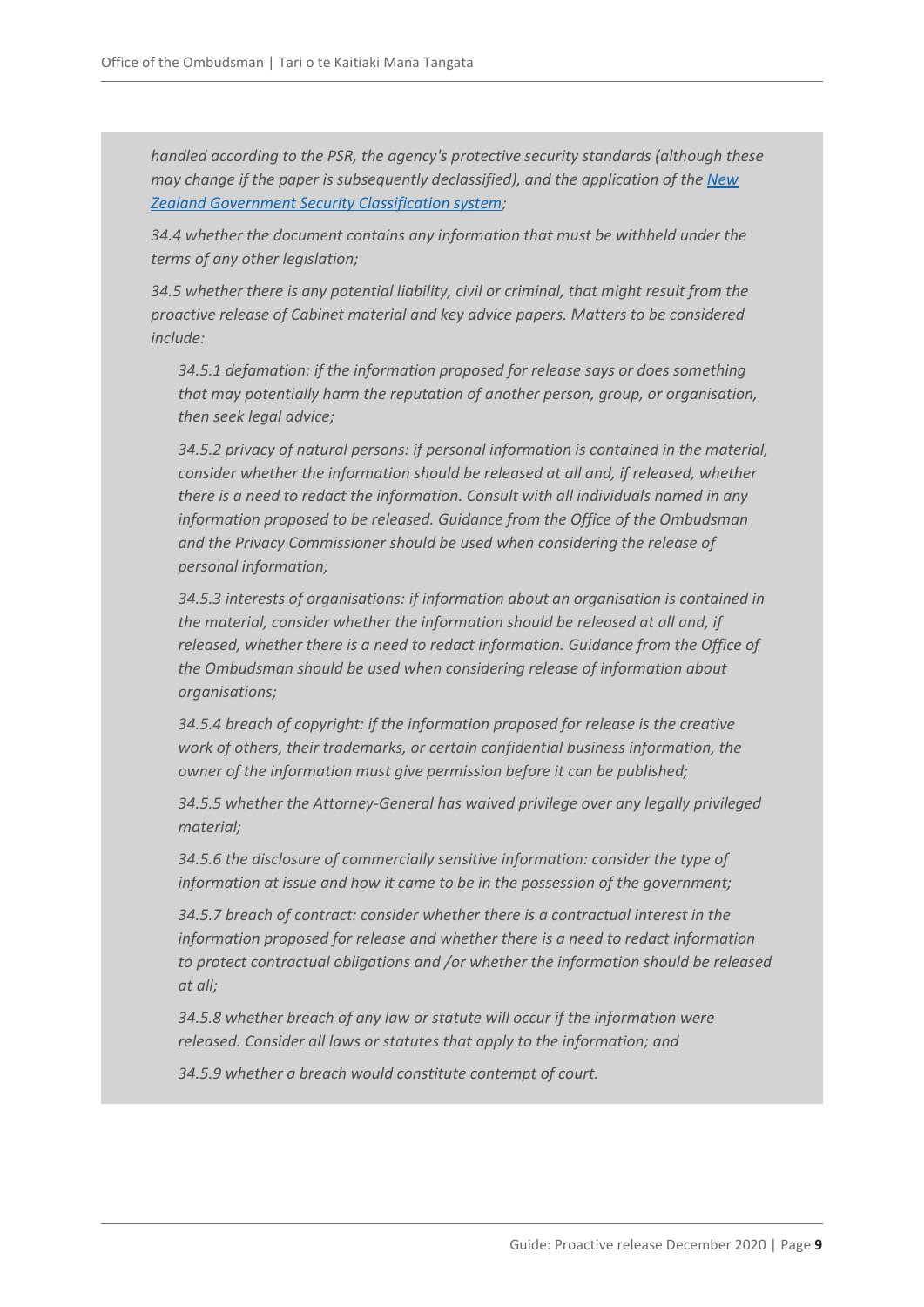#### <span id="page-9-0"></span>**FAQ:** *'Can a requester complain to the Ombudsman about an agency's proactive release?'*

With proactive release an agency can decide what to release and what to withhold. While the OIA might provide a good framework for deciding whether any information needs to be held back from a proactive release, it does not strictly apply when an agency is deciding what to release proactively. Users can't complain to the Ombudsman about an agency's decision to withhold information from a proactive release. This is because the Ombudsman's investigation and review function under the OIA applies to refusals '*to make official information available to any person in response to a request made by that person'.*<sup>8</sup> If someone wants to obtain information that has been withheld from a proactive release, they have to request that information under the OIA. If their request is refused then they can complain to the Ombudsman.

### <span id="page-9-1"></span>**Timing of publication**

The timing of publication of proactive releases is at the agency's discretion. Release 'as soon as reasonably practicable' is a good aim, particularly in cases of high public interest. It can pay to release information early in the day and/or week so that people can make better use of it. If the timing of release appears cynical, this is more likely to undermine public trust and confidence than promote it.

Agencies can also choose when to publish OIA responses, although they may want to stagger release to the requester and publication online. This is not a requirement, but something some requesters may prefer. Agencies may also find it more efficient to publish OIA responses in batches, at regular intervals.

#### <span id="page-9-2"></span>**FAQ:** *'Can I refuse an OIA request because the information will be proactively released soon?'*

Maybe, but the requested information has to be the **same** as the information that will be proactively released, and the agency must be **reasonably certain** that the requested information will be published in the **near future**. It's good practice to tell the requester when the information is expected to be made available, and to let them know once it's available, including where they can find it. For more information on this topic, see Publicly available information—[A guide to section 18\(d\) of the OIA and section 17\(d\) of](https://www.ombudsman.parliament.nz/resources/publicly-available-information-guide-section-18d-oia-and-section-17d-lgoima)  [the LGOIMA.](https://www.ombudsman.parliament.nz/resources/publicly-available-information-guide-section-18d-oia-and-section-17d-lgoima)

<sup>8</sup> See s 28(1)(a) OIA and s 27(1)(a) LGOIMA.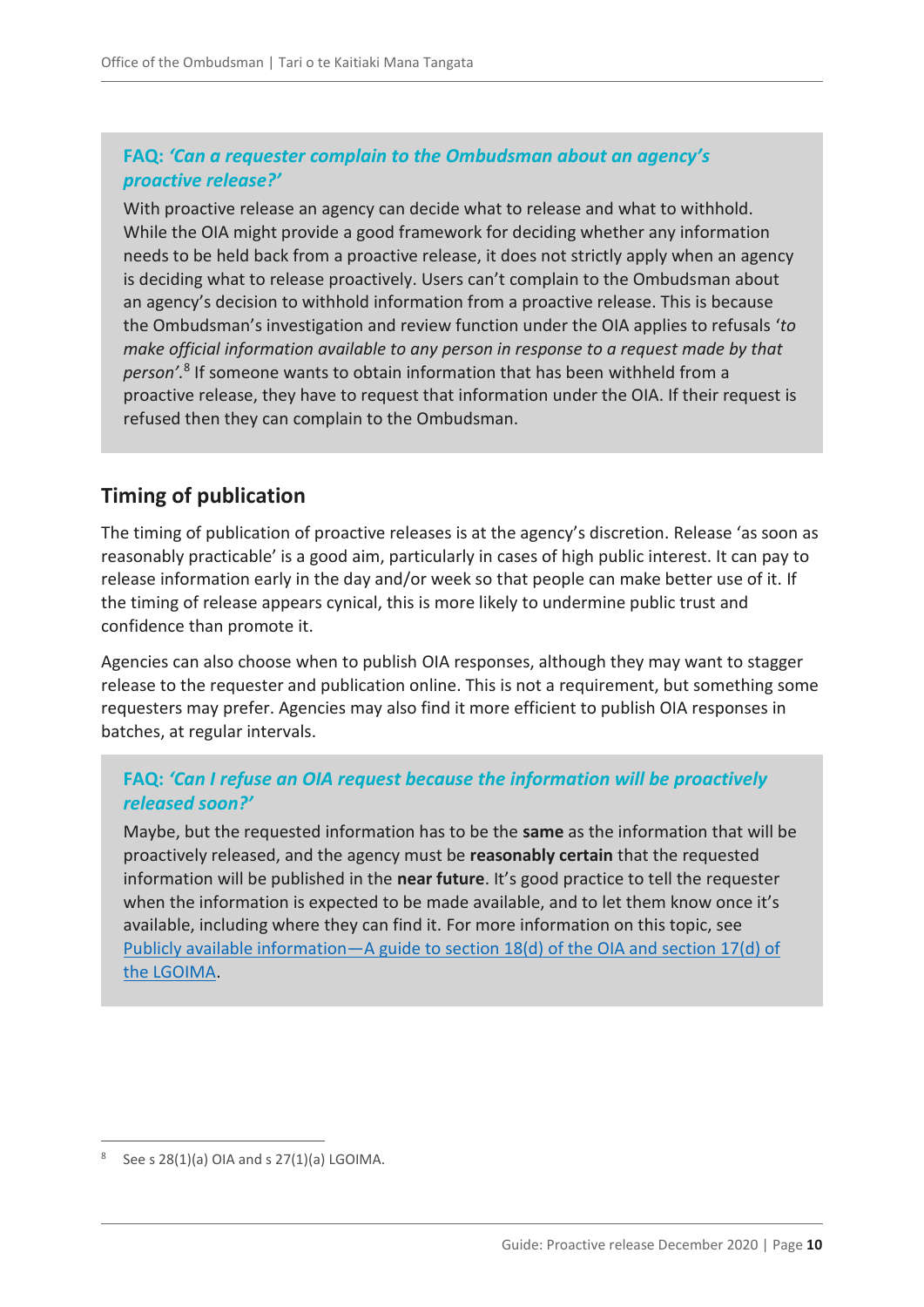## <span id="page-10-0"></span>**Making sure the information is accessible**

Information that is published online needs to be accessible to everyone, including disabled people, and people who use assistive technologies to read or access information.

New Zealand has obligations under the United Nations Convention on the Rights of Persons with [Disabilities](https://www.un.org/development/desa/disabilities/convention-on-the-rights-of-persons-with-disabilities.html) (the Convention), to ensure disabled people have equal access to information, including by providing information in accessible formats.<sup>9</sup>

One of the priorities of the [New Zealand Disability Strategy](https://www.odi.govt.nz/nz-disability-strategy/)—which implements the Convention—is to increase accessibility of information across government agencies.

All government agencies are expected to sign the **Accessibility Charter**, which commits them to *'...working progressively over the next five years towards ensuring that all information intended for the public is accessible to everyone'.*

To support agencies in implementing the Accessibility Charter, the Ministry of Social Development (MSD) has published an **Accessibility Guide.**<sup>10</sup>

The Accessibility Guide states:

*Information on the web should follow the New Zealand Government Web Standards, which includes:*

- *conformance to WCAG 2.1 (the [Web Content Accessibility Guidelines\)](http://www.w3.org/TR/WCAG21/) at Level AA*
- *correctly marked-up HTML (HyperText Markup Language)*
- *tagged/structured PDFs that are optimised for accessibility, including alt text on images and tagged tables. The document properties should include title, an author such as the organisation, the language and 'window option' as document title. PDFs are not to be relied on as an accessible version.*
- *PDFs created from scanned content should not be used as the only communications tool. They cannot be read by screen readers and can be inaccessible to people with other impairments.*
- *alternate formats like audio, New Zealand Sign Language (NZSL) videos, captioned and audio described videos, transcripts and webpages embedded with Easy Read.*

This means that scanned 'image only' PDFs should **not be the only format** in which official information is proactively released, because they cannot be accessed by everyone.

<sup>9</sup> See Articles 9 and 21.

<sup>10</sup> Ministry of Social Development. 2020. *Accessibility Guide: Leading the way in accessible information.* (2nd ed). Wellington: Ministry of Social Development, [http://msd.govt.nz/about-msd-and-our-work/work](http://msd.govt.nz/about-msd-and-our-work/work-programmes/accessibility/accessibility-guide/index.html)[programmes/accessibility/accessibility-guide/index.html.](http://msd.govt.nz/about-msd-and-our-work/work-programmes/accessibility/accessibility-guide/index.html)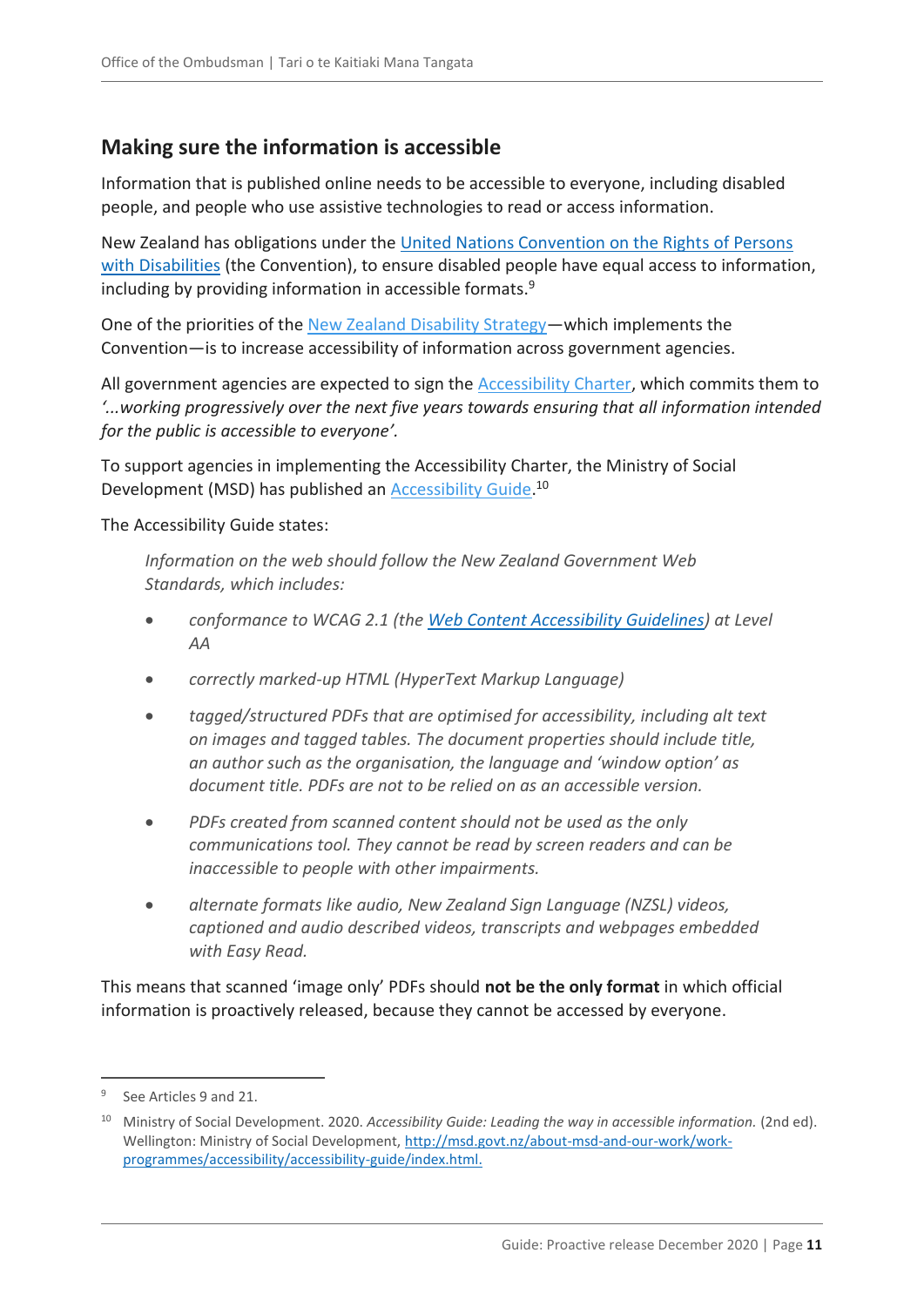HTML is the preferred form of publication. It is very important to ensure that the HTML is wellformed and properly reflects the structural elements of the underlying document or information.

Failing that, Word documents and appropriately tagged and structured PDFs may be used. However, these may not be fully accessible to everyone. Agencies should state what form the information has been published in, and how users can request the information in a more accessible format.

Although proactive release usually relates to publishing information on the web, it must always be remembered that not everyone can use the web. MSD's **[Accessibility Guide](https://www.msd.govt.nz/about-msd-and-our-work/work-programmes/accessibility/accessibility-guide/index.html)** is a good starting point for finding out more about producing information in alternative accessible formats that might be more appropriate for people with different disabilities. The cost of producing information in other accessible formats can be minimised by ensuring the information is prepared from the outset with accessibility in mind. There are a number of organisations and businesses in the community that can give good advice and convert your information to accessible formats for a reasonable commercial fee.

To ensure that information is accessible, it would be best practice for agencies to consult disabled people's organisations when developing policies and procedures around proactive release.

#### *'Released under the OIA'*

One potential barrier to accessibility is the use of 'watermarks'. Watermarks are sometimes attached to documents to show they have been released under the OIA, or released proactively. Watermarks can interfere with reader software, and create difficulties for people with vision or cognitive impairments.

The use of watermarks is not required. It is a practice that evolved out of a concern that information released under the OIA could be misrepresented as having been leaked. However, where information has been proactively released on an agency's website, there is no question of that information having been leaked. Agencies could publish information without a watermark, or use the header or footer of a document to note that it has been released proactively.

### <span id="page-11-0"></span>**Making sure the information is discoverable and usable**

To get the full benefit of proactive release, the published information needs to be easy to discover and use.

Proactive releases, and published OIA responses, should have a permanent home on the agency's website that is easy to navigate to. Ideally, users would be able to search these and other types of publications, and filter their search results by reference to useful parameters (for example, document type). Documents should have clear, high quality metadata attached to make them easily discoverable through search engines.